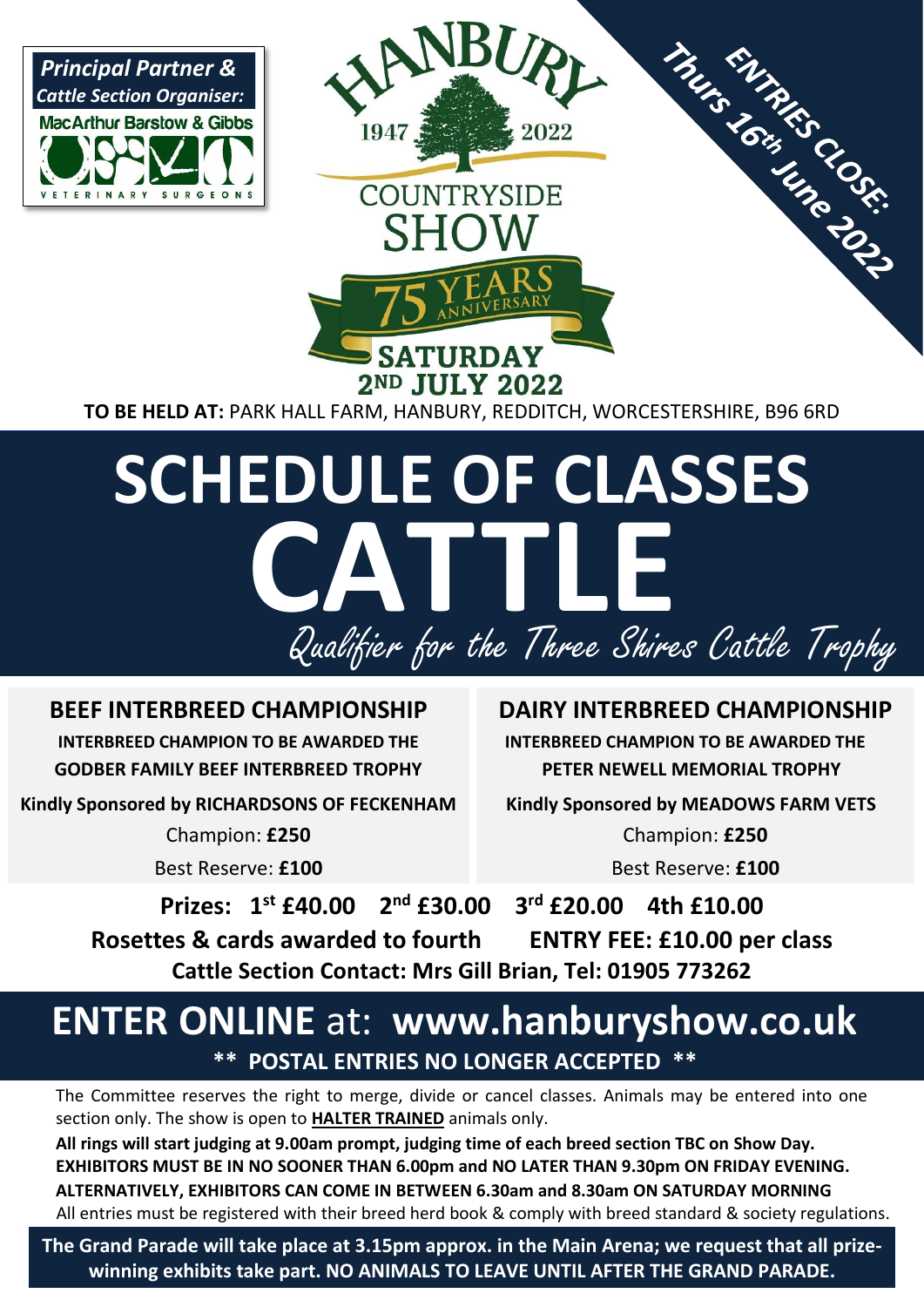# **THREE SHIRES CATTLE TROPHY COMPETITION**

**Cattle Exhibitors have the opportunity to collect points at three Midlands' agricultural shows. The exhibitor who accumulates the greatest number of points will win the**

**THREE SHIRES CATTLE TROPHY and £1,000. The runners up will receive £350 and £150 The Dairy Exhibitor with the greatest number of points will receive the MARY OUGHTON MEMORIAL TROPHY and £100** 

Participating Shows: **Hanbury Countryside Show – Saturday 2nd July,** 

**Burwarton Show – Thursday 4th August & Moreton-in-Marsh Show – Saturday 3rd September Competition kindly sponsored by: DORAMAX, CHANELLE PHARMA**

# **SECTION 1 - DEXTER**

**JUDGE: Mrs Jay Hunt, Berkshire**

#### Kindly Sponsored by: **SHAKESPEARE MARTINEAU**

 **Class 1**: Cow or heifer in milk

**Class 2**: Dry Cow or dry heifer having calved

**Class 3**: Heifer up to 15 months on show day

**Class 4**: Heifer 16 months to 30 months on show day not to have calved

**Class 5**: Bull any age over 12 months old

**Class 6**: A pair of Females (property of one exhibitor shown in previous classes)

**Class 7**: Group of three animals, property of one exhibitor, shown in previous classes

 **(Class 7)** Kindly sponsored by **PETER GARDNER/TOOLOOS DEXTERS from Chipping Campden**

**ROSETTE FOR BREED CHAMPION AND RESERVE CHAMPION** (to be judged after class 7) The **GALE HILL TROPHY** will be awarded to the winner of the pairs **THE CHAMPION DEXTER** will be awarded the **BURYHILL DEXTER TROPHY THE RESERVE CHAMPION DEXTER** will be awarded the **TOOLOOS DEXTER TROPHY** The **DEXTER CATTLE SOCIETY** offers a silver spoon and rosette to the Champion Dexter

### **SECTION 2 - HEREFORD**

**JUDGE: Mr Tom Davies, Gloucester**

Kindly Sponsored by: **QUALITY SOLICITORS PARKINSON WRIGHT** 

 **Class 8:** Bull 25 months and over

**Class 9:** Bull between 14 and 24 months

**Class 10:** Bull up to 13months

**Class 11:** Cow (over 30months) in calf or with calf at foot

**Class 12:** Heifer in calf or with calf at foot

**Class 13:** Heifer up to 18 months

**Class 14:** Heifer over 18 months not having calved

 **Class 15:** Pair of any two animals, entered in above classes, property of the same exhibitor **ROSETTE FOR MALE AND FEMALE CHAMPION AND RESERVE CHAMPION ROSETTE FOR BREED CHAMPION AND RESERVE CHAMPION** (to be judged after class 15) **SPECIAL ROSETTE FOR BEST POLLED, BEST HORNED and BEST TRADITIONAL HEREFORD**

The **HEREFORD CATTLE SOCIETY** to award a rosette to Breed Champion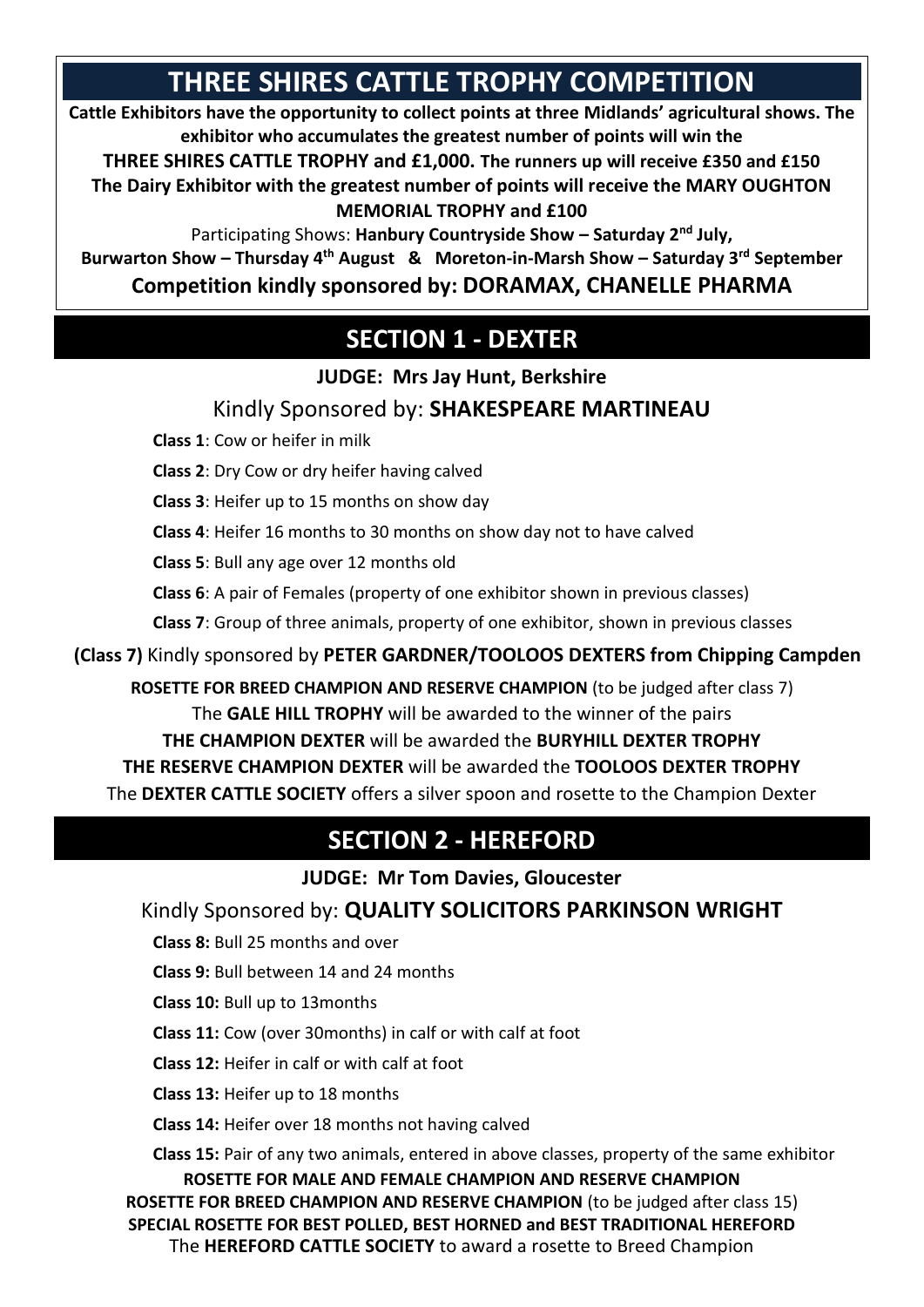# **SECTION 3 - LONGHORN**

#### **JUDGE: Mr Bernard Llewellyn MBE, Llandeilo, Dyfed**

Kindly Sponsored by: **FISHER GERMAN CHARTERED SURVEYORS**

 **Class 16:** Bull any age

**Class 17:** Cow or Heifer in calf or with calf at foot

**Class 18:** Heifer up to 18 months

**Class 19:** Heifer over 18 months not having calved

**Class 20:** Pair of any two animals, entered in above classes, property of the same exhibitor

**ROSETTE FOR BREED CHAMPION AND RESERVE CHAMPION** (to be judged after class 20)

The **LONGHORN CATTLE SOCIETY** awards rosettes to Breed Champion, Reserve Breed Champion, Best Junior Bull and Best Junior Heifer

# **SECTION 4 - SOUTH DEVON**

#### **JUDGE: Mr Nick Edwards, Tavistock, Devon** Classes Kindly Sponsored by: **ETG CIVIL ENGINEERING**

- **Class 21:** Bull over 18 months
- **Class 22:** Bull up to 18 months

**Class 23:** Cow or Heifer in calf or with calf at foot

**Class 24:** Heifer up to 18 months

**Class 25:** Heifer over 18 months not having calved

**Class 26:** Pair of any two animals, entered in above classes, property of the same exhibitor

**ROSETTE FOR MALE AND FEMALE CHAMPION AND RESERVE CHAMPION ROSETTE FOR BREED CHAMPION AND RESERVE CHAMPION** (to be judged after class 26)

Championship Prize Money Kindly Sponsored by: **DAVID SMALLCOMBE TRADITIONAL BUILDING SPECIALIST**

 **SASH, ROSETTE & £75 to be awarded to Champion South Devon ROSETTE & £25 to be awarded to Reserve Champion South Devon**



The **SOUTH DEVON CATTLE SOCIETY** to award a rosette and sash to Breed Champion

# **SECTION 5 - GLOUCESTER**

#### **JUDGE: Mr David Savins, Tiddington, Warwickshire**

Kindly Sponsored by: **AGRILINE PRODUCTS LTD**

 **Class 27:** Bull any age

**Class 28:** Cow or Heifer in calf or calf at foot

**Class 29:** Heifer up to 18 months

**Class 30:** Heifer over 18 months not having calved

**Class 31:** Pair of any two animals, entered in above classes, property of the same exhibitor

**ROSETTE FOR BREED CHAMPION AND RESERVE CHAMPION** (to be judged after class 31) The **GLOUCESTER CATTLE SOCIETY** to award rosette for Breed Champion & Reserve Breed Champion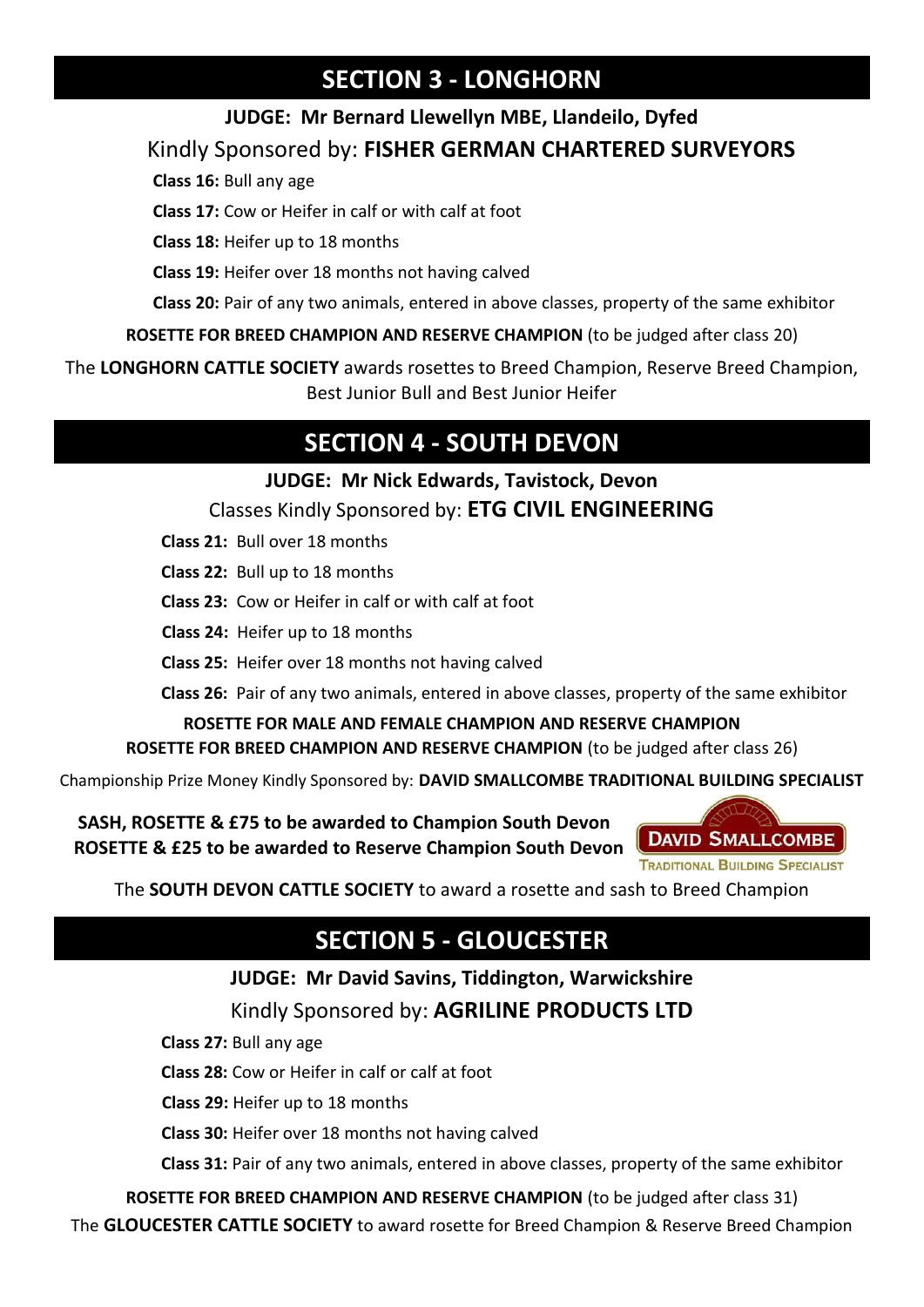### **SECTION 6 - BELTED GALLOWAY**

#### **JUDGE: Mr Robert Adams, Ashbourne, Derby**

Kindly Sponsored by: **MACARTHUR BARSTOW & GIBBS VETERINARY SURGEONS**

 **Class 32:** Bull any age

**Class 33:** Cow or Heifer in calf or with calf at foot

**Class 34:** Heifer up to 18 months

**Class 35:** Heifer over 18 months not having calved

**Class 36:** Pair of any two animals, entered in above classes, property of the same exhibitor

**ROSETTE FOR BREED CHAMPION AND RESERVE CHAMPION** (to be judged after class 36)

# **SECTION 7 - HIGHLAND**

**JUDGE: Mr Les Wardle, Ipstones, Stoke on Trent** 

# Incorporating the

# **2022 Midland and Southern Highland Cattle Club Show**

### Kindly Sponsored by: **BRISTOL STREET MOTORS**

 **Class 37:** Bull any age

**Class 38:** Cow in milk, calf born after 1<sup>st</sup> January 2022

Class 39: Heifer born on or after 1<sup>st</sup> January 2019

**Class 40:** Heifer born on or after 1st January 2020

**Class 41:** Heifer born on or after 1st January 2021

**Class 42:** Pair of any two animals, entered in above classes, property of the same exhibitor

**ROSETTE FOR BREED CHAMPION AND RESERVE CHAMPION** (to be judged after class 42)

The **HIGHLAND CATTLE SOCIETY** to award rosette for Breed Champion & Reserve Breed Champion The **MIDLAND AND SOUTHERN HIGHLAND CATTLE CLUB** to award a sash to the Breed Champion

### **SECTION 8 - BRITISH WHITE**

**JUDGE: Mr Mick Wright, Crickhowell, Powys** 

Kindly Sponsored by: **CUTTING EDGE MACHINERY LTD**

 **Class 43:** Bull any age

**Class 44:** Cow or Heifer in calf or with calf at foot

**Class 45:** Heifer up to 18 months

**Class 46:** Heifer over 18 months not having calved

**Class 47:** Pair of any two animals, entered in above classes, property of the same exhibitor

**ROSETTE FOR BREED CHAMPION AND RESERVE CHAMPION** (to be judged after class 47)

The **BRITISH WHITE CATTLE SOCIETY** to award rosette for Breed Champion & Reserve Breed Champion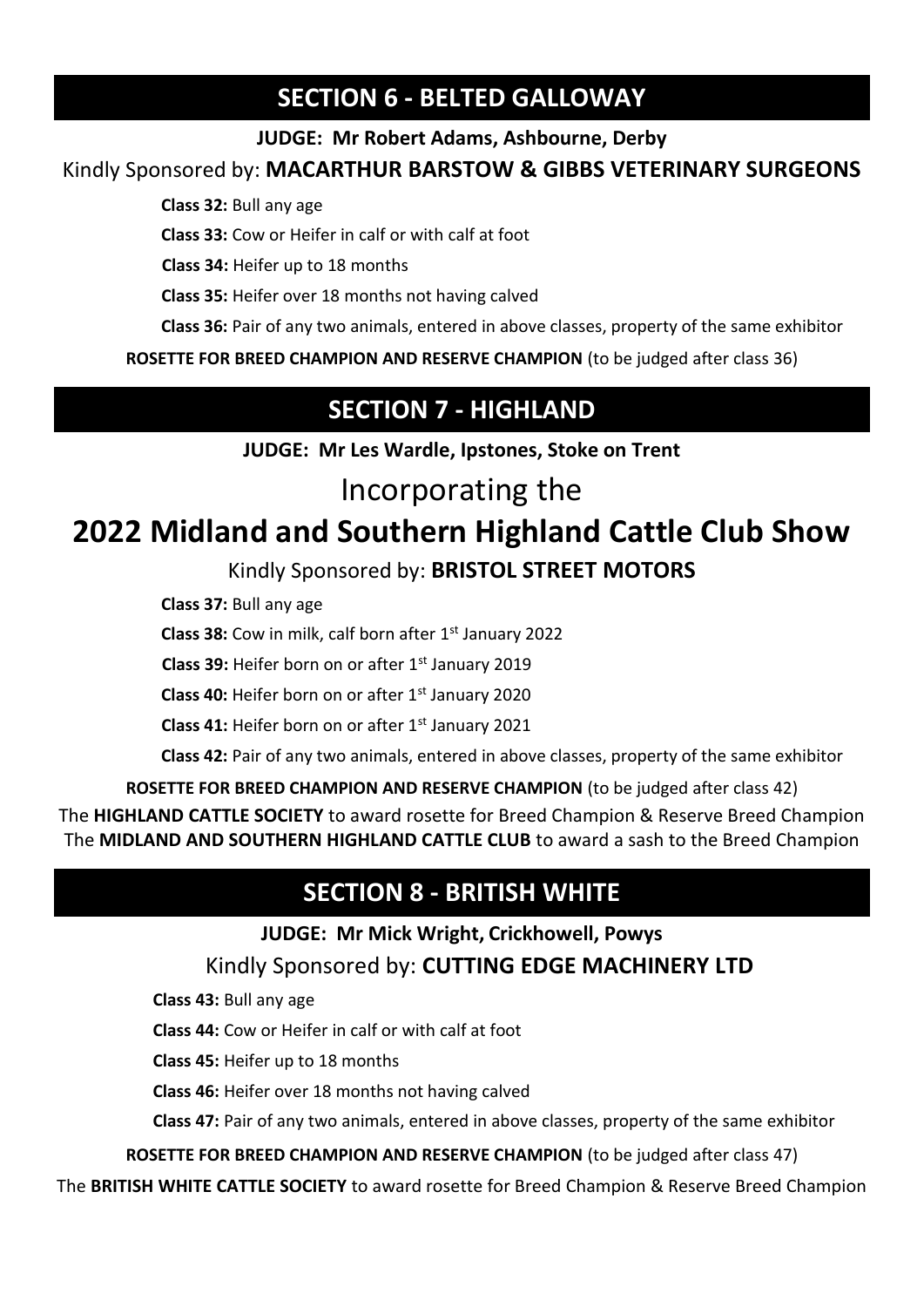# **SECTION 9 - ANY OTHER NATIVE BREED**

#### **JUDGE: Mr Robert Adams, Ashbourne, Derby**

#### Kindly Sponsored by: **HAVARD & CO ORGANIC FARMS**

Open to animals of any pure native breed whether from registered or non-registered herds, except registered or non-registered herds of Dexter, Hereford, Longhorn, Gloucester, Highland, Belted Galloway, South Devon and British White. Please clearly state breed on the entry form.

If over 15 entries are received for any one breed, from at least three different exhibitors, breed classes may be formed and a specialist judge appointed for this Show.

 **Class 48:** Bull any age

**Class 49:** Cow or Heifer in calf or with calf at foot

**Class 50:** Heifer up to 18 months

**Class 51:** Heifer over 18 months not having calved

**Class 52:** Pair of any two animals, entered in above classes, property of the same exhibitor

**ROSETTE FOR BREED CHAMPION AND RESERVE CHAMPION** (to be judged after class 52)

# **SECTION 10 - BRITISH SIMMENTAL**

### **JUDGE: Ms Clare Price, Sandy, Bedfordshire**  Kindly Sponsored by: **THE BUTCHERESS**

 **Class 53:** Bull any age

**Class 54:** Cow or Heifer in calf or with calf at foot

**Class 55:** Heifer up to 18 months

**Class 56:** Heifer over 18 months not having calved

**Class 57:** Pair of any two animals, entered in above classes, property of the same exhibitor

**ROSETTE FOR BREED CHAMPION AND RESERVE CHAMPION** (to be judged after class 57)

The **BRITISH SIMMENTAL CATTLE SOCIETY** to award rosette for Breed Champion & Reserve Breed Champion

#### **SECTION 11 - BRITISH BLUE**

#### **JUDGE: Mr Nigel Pritchard, Hyatt, Hereford** Kindly Sponsored by: **JHF CONTRACTING LTD**

 **Class 58:** Bull up to 18 months

**Class 59:** Bull over 18 months

**Class 60:** Cow or Heifer in calf or with calf at foot

**Class 61:** Heifer up to 18 months

**Class 62:** Heifer over 18 months not having calved

**Class 63:** Pair of any two animals, entered in above classes, property of the same exhibitor.

**ROSETTE FOR MALE AND FEMALE CHAMPION AND RESERVE CHAMPION**

**ROSETTE FOR BREED CHAMPION AND RESERVE CHAMPION** (to be judged after class 63)

The **BRITISH BLUE CATTLE SOCIETY** to award rosette for Breed Champion & Reserve Breed Champion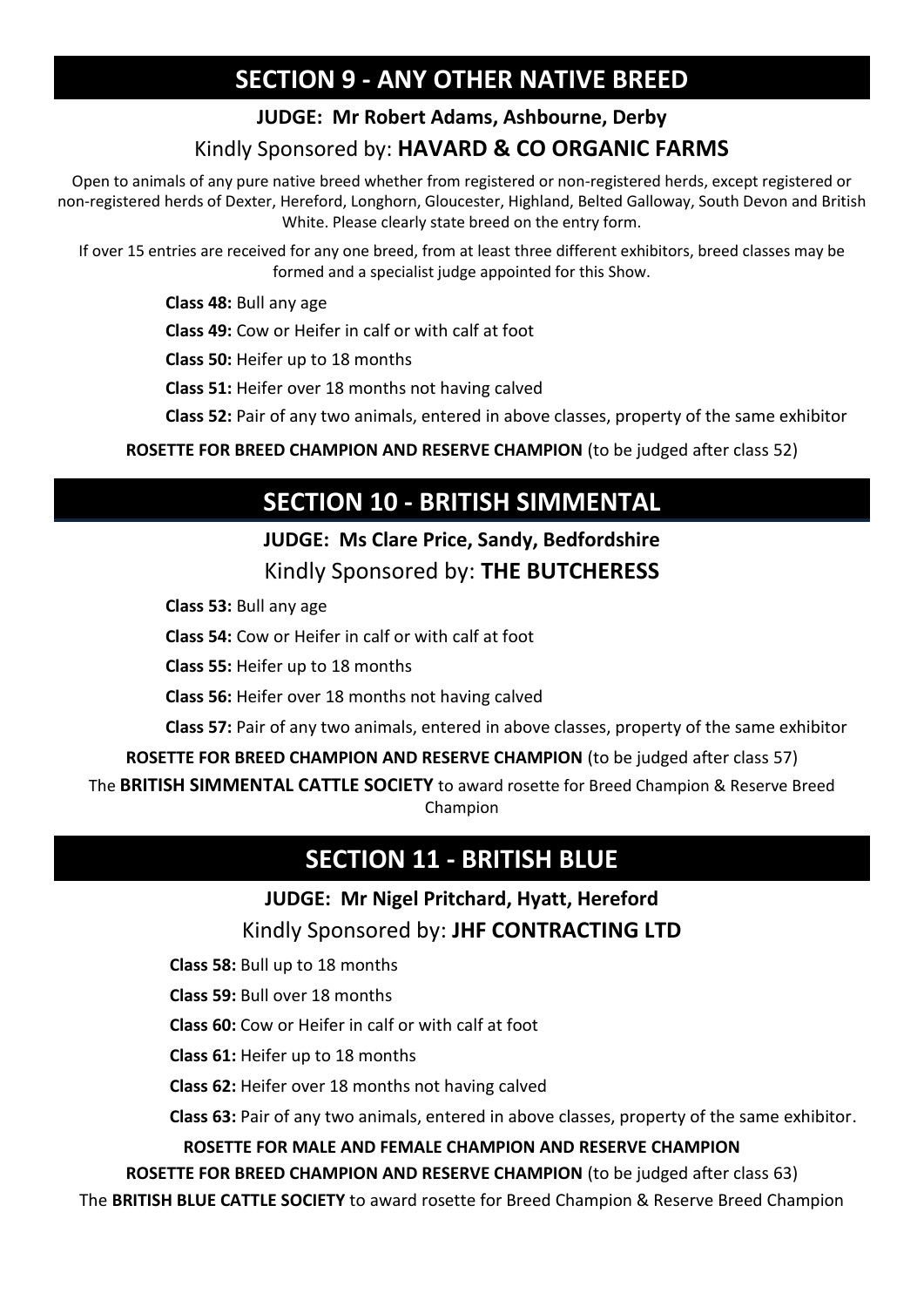# **SECTION 12 - BRITISH BLONDE**

#### **JUDGE: Mr Charles Mycock, Buxton, Derbyshire**

#### Kindly Sponsored by: **CARTER JONAS**

 **Class 64:** Bull up to 18 months

**Class 65:** Bull over 18 months

**Class 66:** Cow or Heifer in calf or with calf at foot

**Class 67:** Heifer up to 18 months

**Class 68:** Heifer over 18 months not having calved

**Class 69:** Pair of any two animals, entered in above classes, property of the same exhibitor

#### **ROSETTE FOR MALE AND FEMALE CHAMPION AND RESERVE CHAMPION**

**ROSETTE FOR BREED CHAMPION AND RESERVE CHAMPION** (to be judged after class 69)

The **BRITISH BLONDE CATTLE SOCIETY** to award sash to Breed Champion & society rosette to Reserve Breed Champion

# **SECTION 13 - ANY OTHER CONTINENTAL BREED**

#### **JUDGE: Mr Charles Mycock, Buxton, Derbyshire**

#### Kindly Sponsored by: **S.A. MOGG UK LTD**

Open to animals of any pure continental breed whether from registered or non-registered herds, except registered or non-registered herds of British Simmental, British Blonde and British Blue. Please clearly state breed on the entry form.

If over 15 entries are received for any one breed, from at least three different exhibitors, breed classes may be formed and a specialist judge appointed for this Show.

 **Class 70:** Bull any age

**Class 71:** Cow or Heifer in calf or with calf at foot

**Class 72:** Heifer up to 18 months

**Class 73:** Heifer over 18 months not having calved

**Class 74:** Pair of any two animals, entered in above classes, property of the same exhibitor

**ROSETTE FOR BREED CHAMPION AND RESERVE CHAMPION** (to be judged after class 74)

# **BEEF BREED INTER-BREED CATTLE CHAMPIONSHIP**

#### **JUDGE: Mr George Godber, Holberrow Green, Redditch**

**Judging to commence after all breed classes have finished (Sections 1 - 13)**

#### **Champion to be awarded £250, Reserve to receive £100**

The **GODBER FAMILY TROPHY** awarded to Champion, the **NEWARD TROPHY** awarded to Reserve

Inter-breed Championship Kindly Sponsored by: **RICHARDSONS OF FECKENHAM** 

The **DAVID BELL MEMORIAL TROPHY, £50** and a **SPECIAL ROSETTE** will be awarded to the Highest Placed Native Breed Animal in the Interbreed Championship

Native Breed Prize kindly sponsored by: **WYNNSTAY GROUP**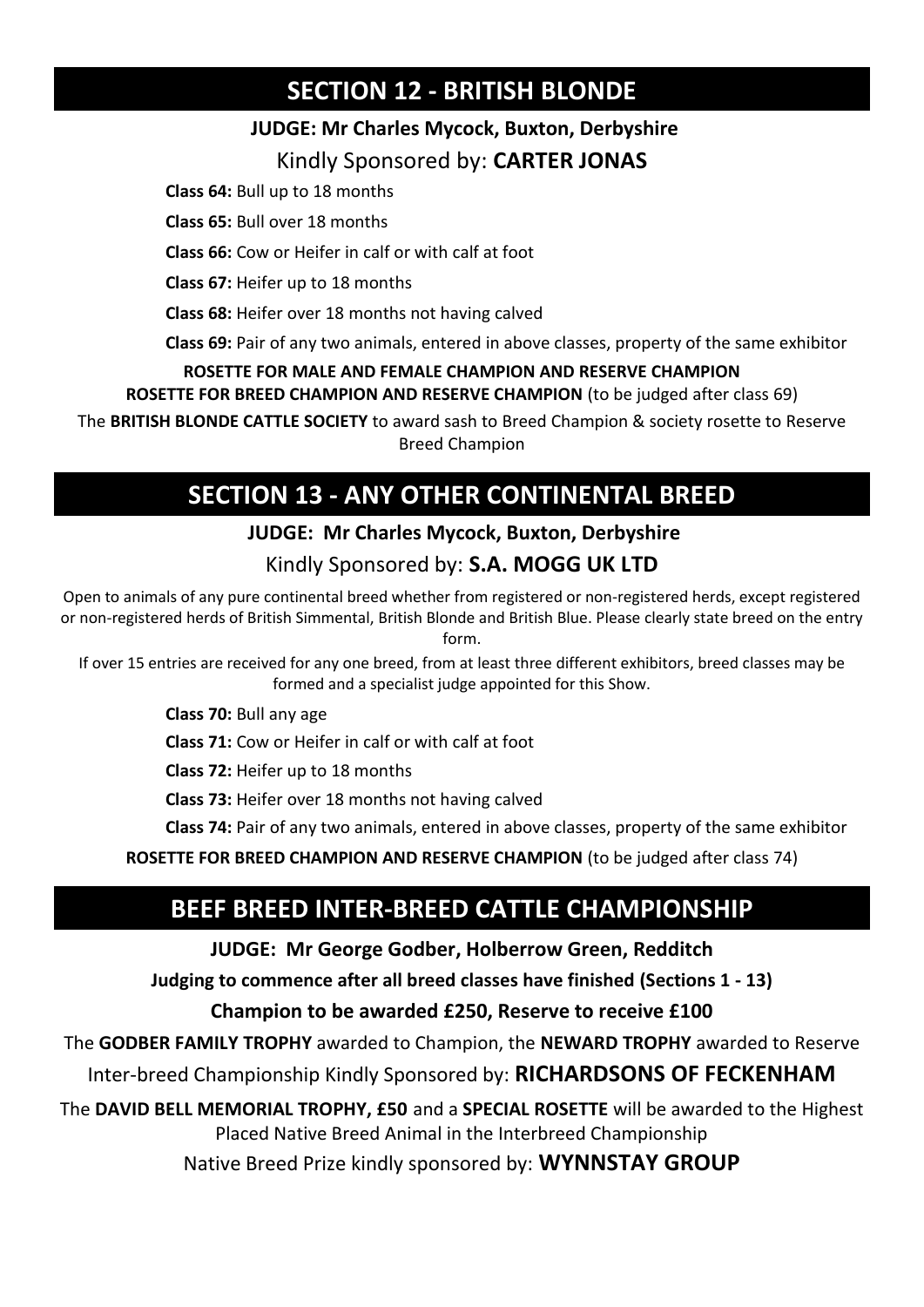### **INTER-BREED GROUP OF FOUR CHAMPIONSHIP**

#### **JUDGE: Mr George Godber, Redditch**

#### **NO ENTRY FEE**

#### **Championship to be held in Cattle Judging Rings at 2.30pm before the Grand Parade at 3.15pm**

#### **Champion to be awarded £200, Reserve to receive £80**

Four exhibits from each Pedigree Beef or Dairy Cattle Breed, selected by the Judge of each Breed, will compete for the Inter-Breed Group of Four Championship. Commercials not eligible for entry.

The **MACARTHUR BARSTOW & GIBBS VETERINARY SURGEONS PERPETUAL TROPHY** awarded to Champion

Kindly Sponsored by: **MACARTHUR BARSTOW & GIBBS VETERINARY SURGEONS** 

# **SECTION 14 - COMMERCIAL CATTLE (Any Breed)**

**JUDGE: Mr Nigel Pritchard, Hyatt, Hereford**

Kindly Sponsored by: **McCARTNEYS WORCESTER MARKET**

 **Class 75:** Commercial Steer

**Class 76:** Commercial Heifer

**Class 77:** Pair of any two animals, entered in above classes, property of the same exhibitor

**ROSETTE FOR CHAMPION AND RESERVE CHAMPION COMMERCIAL ANIMAL** (to be judged after class 77)

**Commercial Champion to be awarded £100, Reserve Champion to be awarded £40 prize money**

The **COMMERCIAL CHAMPIONSHIP TROPHY** will be awarded to the **CHAMPION Important note:** The commercial champion and reserve will not be entered into the Beef Breed Interbreed Cattle Championship

# **SECTION 15 - BEEF SECTION YOUNG HANDLERS**

**JUDGE: Mr Tom Davies, Gloucester**

**£2 per entry - Rosettes awarded to all**

**PRIZE MONEY: 1 st £15, 2 nd £13, 3 rd £11, 4 th £9, 5 th £7** 

**Judging to commence after all breed classes have finished. Entries accepted on the day at the Livestock Secretaries Tent**

**To be judged on presentation and showmanship, handlers should be prepared to answer judge's questions** 

 **Class 78:** Thirteen years and under on the day of the show

**Class 79:** Fourteen years to twenty-one years on the day of the show

The **HOLBERROW PERPETUAL TROPHIES** will be awarded to the best young handlers in Classes 78 & 79

Kindly Sponsored by: **HOLBERROW DEXTERS**

**ENTRIES CLOSE: Thursday 16th June 2022 ENTER ONLINE: www.hanburyshow.co.uk Showground CPH: 17/322/8003**

**EXHIBITORS MUST BE IN NO SOONER THAN 6.00pm and NO LATER THAN 9.30pm ON FRIDAY EVENING. ALTERNATIVELY EXHIBITORS CAN COME IN BETWEEN 6.30am and 8.30am ON SATURDAY MORNING.**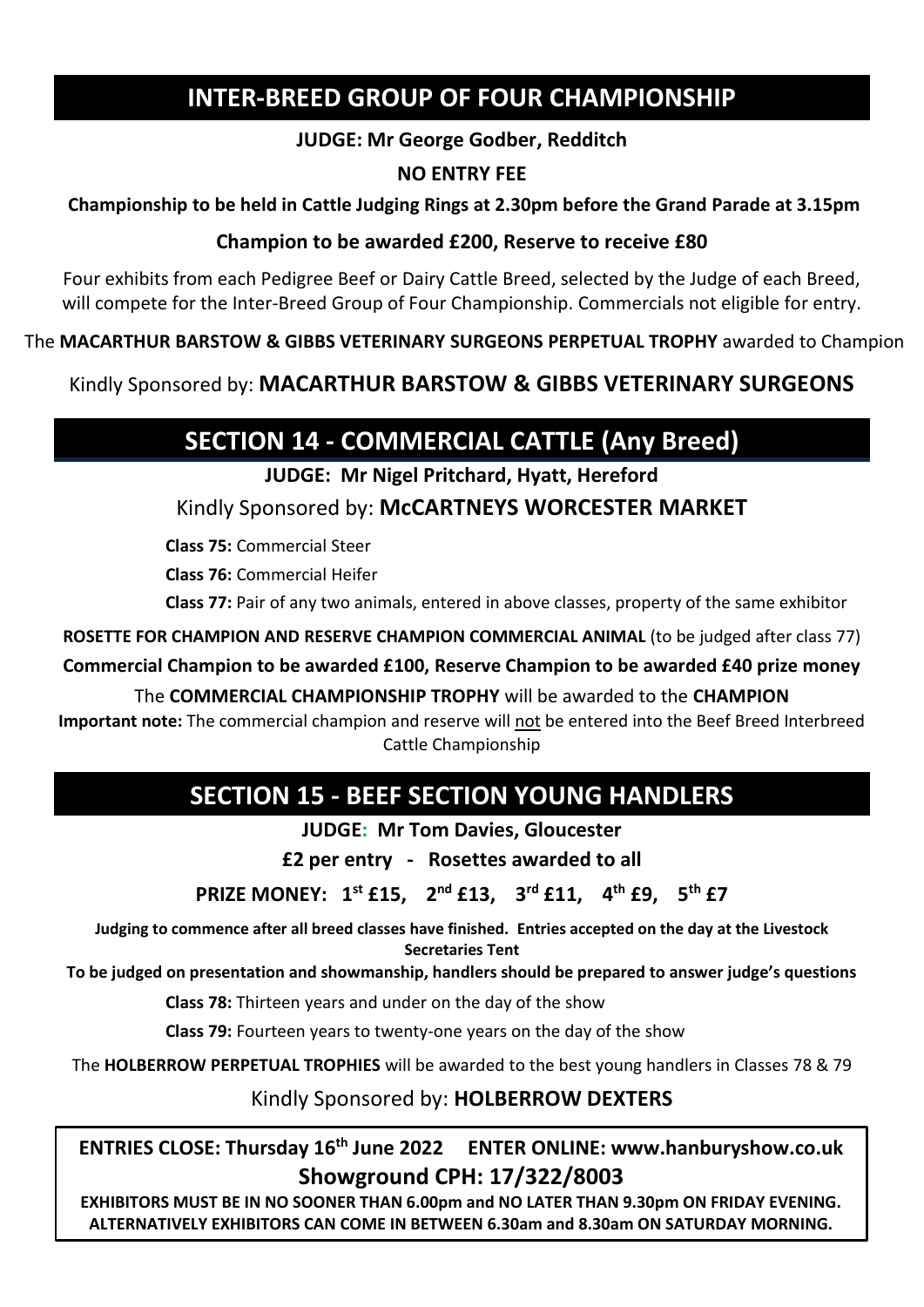### **SECTION 16 - ANY PEDIGREE DAIRY BREEDS**

**JUDGE: Mr Andy Cope, Lichfield, Staffordshire** Kindly Sponsored by: **MEADOWS FARM VETS**

**All exhibits must be registered with their respective breed society**

**All exhibitors must wear correct Breed Society Uniform or White Coats**

 **Class 80:** Heifer up to 6 months

**Class 81:** Heifer 6 to 12 months of age

**Class 82:** Maiden Heifer up to 18 months

**Class 83:** Heifer in calf, first calf, due to calve at no more than three years

**Class 84:** Heifer or cow in milk (class may be split dependent on entries)

**Class 85:** Pair of animals entered in the above classes (property of the same exhibitor)

**ROSETTE FOR BREED CHAMPION AND RESERVE CHAMPION (to be judged after class 85)**

The **HUINS FAMILY TROPHY** will be awarded to the champion of classes 80, 81 & 82 **NOTICE: If sufficient entries are received classes will be divided into specific breed classes** 

### **SECTION 17 - NON-PEDIGREE COMMERCIAL DAIRY BREEDS**

**JUDGE: Mr Andy Cope, Lichfield, Staffordshire** Kindly Sponsored by: **MEADOWS FARM VETS**

**Exhibits need not be registered with any breed society or be purebred**

 **Class 86:** Heifer up to 6 months

**Class 87:** Heifer 6 to 12 months of age

**Class 88:** Maiden Heifer up to 18 months

**Class 89:** Heifer in calf, first calf, due to calve at no more than three years

**Class 90:** Heifer or cow in milk (class may be split dependent on entries)

**Class 91:** Pair of animals entered in the above classes (property of the same exhibitor)

#### **ROSETTE FOR CHAMPION AND RESERVE CHAMPION (to be judged after class 91)**

# **DAIRY INTERBREED CATTLE CHAMPIONSHIP**

**JUDGES: Mr Andy Cope, Lichfield, Staffordshire**

**Champion to be awarded £250, Reserve to receive £100** 

The **PETER NEWELL MEMORIAL TROPHY** will be awarded to the **DAIRY INTERBREED CHAMPION**

Championship Kindly Sponsored by: **MEADOWS FARM VETS** 

Champion to receive a special rosette kindly sponsored by: **DORAMAX, CHANELLE PHARMA**

# **SECTION 18 - DAIRY SECTION YOUNG HANDLERS**

**JUDGE: Mr Andy Cope, Lichfield, Staffordshire**

**£2 per entry - Rosettes awarded to all**

**PRIZE MONEY: 1st £15, 2nd £13, 3rd £11, 4th £9, 5th £7** 

**Judging to commence after all breed classes have finished. Entries accepted on the day at the Secretaries Trailer. To be judged on presentation and showmanship, handlers should be prepared to answer judge's questions** 

 **Class 92:** Thirteen years and under on the day of the show

**Class 93:** Fourteen years to twenty-one years on the day of the show

The **BILL HIDDERLEY MEMORIAL TROPHY** will be awarded to the best dairy young handler Kindly Sponsored by: **BRISTOL STREET MOTORS**

Champion Young Dairy Handler to receive **a special rosette** kindly sponsored by: **DORAMAX, CHANELLE PHARMA**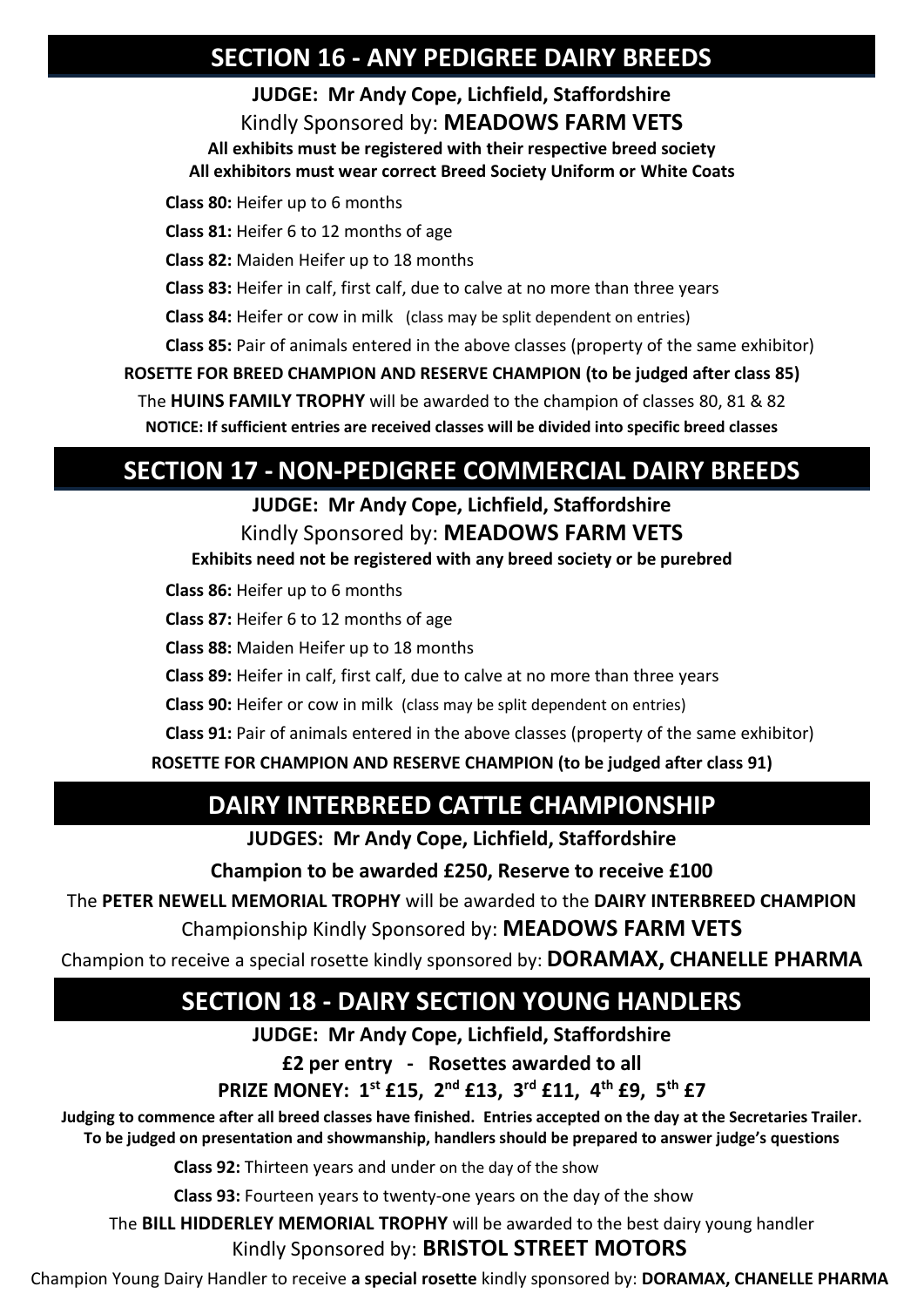#### **SHOW RULES FOR LIVESTOCK EXHIBITORS**

**1.** All exhibitors must be aware of the rules relating to animal movements. These can be found on the DEFRA website**:** www.gov.uk/government/organisations/animal-and-plant-health-agency or from your local APHA Office.

**2. BIOSECURITY** – Full biosecurity measures in force on the date of the Show are to be strictly adhered to. Livestock vehicles must arrive having been cleaned and disinfected before leaving home. Special attention should be given to the vehicle`s wheel arches and footwell. Please ensure that before leaving the Showground vehicles are clean and disinfected & that all contaminated clothing is changed. Please remember **"BE SEEN TO BE CLEAN"**.

**3.** Any exhibitor failing to comply with any DEFRA regulations will be asked to leave the showground.

**4.** All cattle and sheep must be on the showground by 8.30am. Judging will commence at 9:00am.

#### **5.** Holding Number: **17/322/8003**

**6.** No exhibits will be permitted to leave the showground until after 3.45 pm and after the Grand Parade without authority signed by the Secretary.

**7.** Exhibitors or their assistants must take full responsibility of their stock at all times whilst on the showground.

**8.** The Exhibitor shall indemnify the Society against, and take full responsibility for all claims, damages and expenses whatsoever in any way arising out of the presence of the exhibitor, his servants, agents, exhibits, vehicles or equipment on the Showground.

**9.** All cattle must be trained to be halter led and to have the proper halters at all times. Bulls - Exhibitors must comply with the HSE Guidance Note GS36 ''Safe Custody of Bulls at Agricultural Shows, Markets or similar premises off the farm''. Guidance Note GS36 gives appropriate methods for handling bulls at events.

**a)** Two people, one using a bull pole attached to the bull's nose ring and the other using a rope or chain attached to the halter or head chain via the nose ring.

**b)** Two people both using ropes or chains, one rope or chain attached to a halter, the other attached directly to the nose ring or via the nose ring to the halter.

**c)** One person using a bull pole attached to the bull's nose ring and a rope or chain attached to a halter, or head chain via the nose ring, with a competent person standing by able to assist in the control of the bull if required.

**d)** One person using a rope or chain attached to a halter with a second rope or chain attached directly to the nose ring or via the nose ring to the halter with a competent person standing by able to assist in control if necessary.

Please NOTE any bull over 10 months old being led on the showground MUST be accompanied by TWO handlers at all times. Young persons should not be allowed to handle bulls.

Livestock with unstable or aggressive temperament should not be brought to the showground.

**10. In the interests of safety, there should be no UNAUTHORISED movement of animals during the Show period.** All livestock will be required to be paraded as directed by the stewards. Stock attendants shall wear white coats or appropriate Society dress at judging and parade.

**11. Grand Parade:** Exhibitors must ensure that sufficient stockmen are available to lead all first and second prize winning animals for the parade. All handlers must be a minimum of 14 yrs old on the day of Show for the parading of cattle alone, they may be accompanied by an adult. The parade will take place at 3.15pm approx.

**12.** In the event of an Accident: The Society should be informed immediately by contacting a steward/official.

**13.** To comply with health and safety, there will be NO SMOKING in the cattle lines.

**14.** Remember to complete on farm records for the movement of cattle and bring completed cattle passports with you. All Cattle must be double tagged.

**15.** The decision of the judges shall be final. Objections of any kind must be made in writing and delivered to the Livestock Secretary making clear that it is an objection which is being handed in. A deposit of £60 shall be paid with each objection which must be made within one hour of the judge's decision being given on the day of the Show; in the case of a joint objection a deposit shall be payable by each objector. Such objections will be considered by a panel of not less than three members of the Society appointed by the board of directors and their decision shall be final. Anonymity will not be available to any objector. The deposit may be forfeited at the discretion of the panel.

**16.** All trophies, unless stated, are perpetual and are to be held for the period between shows. Trophies must be returned cleaned, in good condition and in time for presentation at the 2023 show.

**17.** The Society reserves the right to vary the order or composition of the schedule according to circumstances and to substitute other judges from those named or to make additional appointments as required. The Society reserves the right to amalgamate or sub-divide any class should numbers entered justify it.